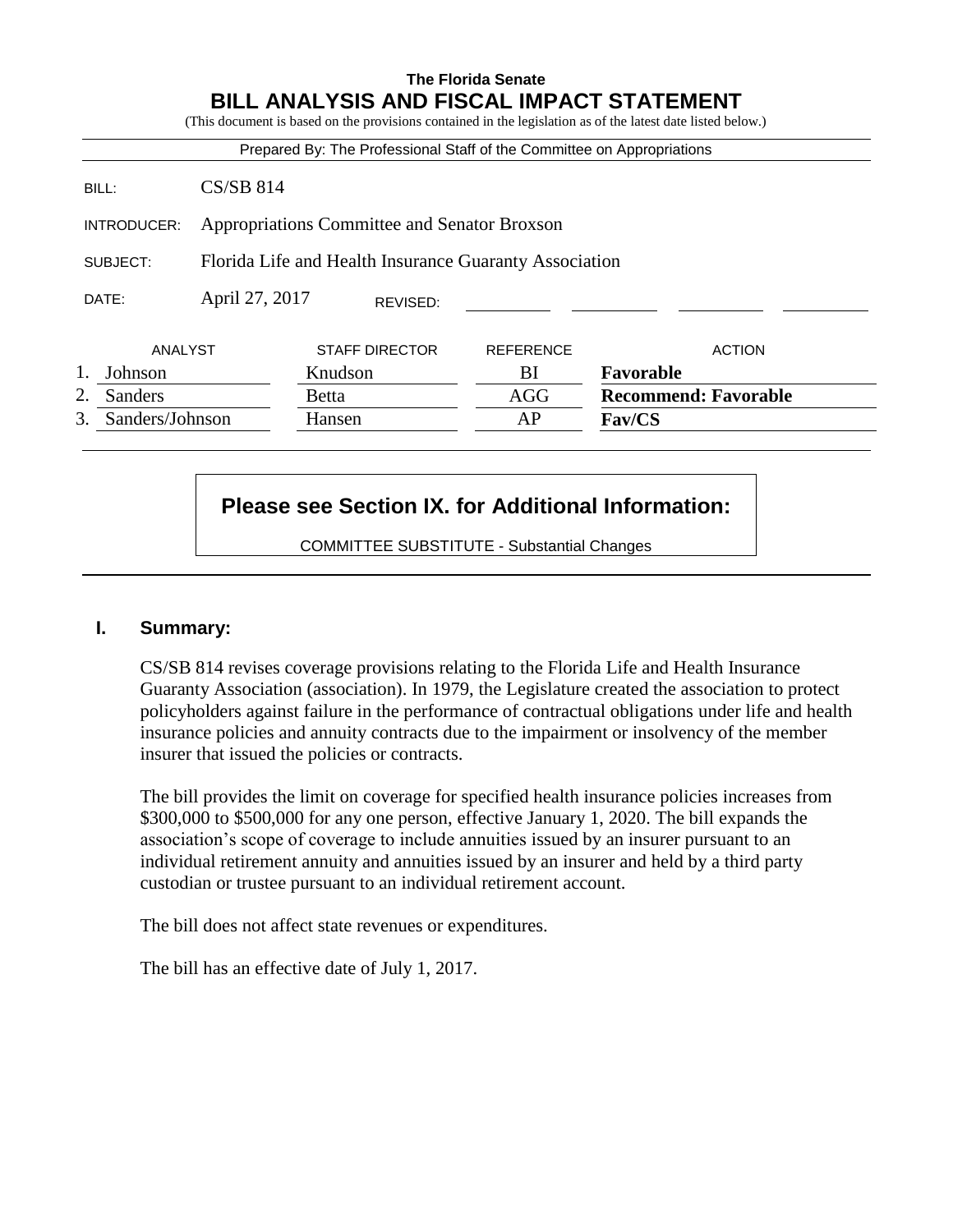## **II. Present Situation:**

#### **Insurer Insolvency**

States primarily regulate insurance companies, and the state of domicile serves as the primary regulator for insurers. Solvency regulations are designed to protect policyholders against the risk that insurers will not be able to meet their financial responsibilities. In Florida, the Office of Insurance Regulation (OIR) licenses and regulates the activities of insurers and other riskbearing entities.<sup>1</sup> The OIR is primarily responsible for monitoring the solvency of regulated insurers and examining insurers to determine compliance with applicable laws, and taking administrative action, if necessary. The Division of Rehabilitation and Liquidation of the Department of Financial Services (DFS) is responsible for rehabilitating or liquidating insurance companies.<sup>2</sup>

Chapter 631, F.S., relating to insurer insolvency and guaranty payment, governs the receivership process for insurance companies in Florida.<sup>3</sup> Federal law specifies that insurance companies cannot file for bankruptcy. Instead, they are either "rehabilitated" or "liquidated" by the state. Florida has five insurance guaranty funds that protect policyholders of liquidated insurers from financial losses and delays in claim payment and settlement, up to limits provided by law.<sup>4</sup> A guaranty association generally is a not-for-profit corporation created by law directed to protect policyholders from financial losses and delays in claim payment and settlement due to the insolvency of an insurance company. A guaranty association accomplishes its mission by assuming responsibility for settling claims and refunding unearned premiums<sup>5</sup> to policyholders. As a condition of transacting business in Florida, all insurers are required to participate in a guaranty association.

#### **Florida Life and Health Insurance Guaranty Association**

Part III of ch. 631, F.S., governs the powers and duties of the Florida Life and Health Insurance Guaranty Association (association).<sup>6</sup> All insurers licensed to write life and health insurance

 $\overline{a}$ 

 $1$  Section 20.121(3), F.S.

<sup>2</sup> Typically, insurers are placed into liquidation when the company is insolvent whereas insurers are put into rehabilitation for numerous reasons, one of which is an unsound financial condition. The goal of rehabilitation is to return the insurer to a sound financial condition. The goal of liquidation, however, is to dissolve the insurer. *See* s. 631.051, F.S., for the grounds for rehabilitation and s. 631.061, F.S., for the grounds for liquidation.

<sup>&</sup>lt;sup>3</sup> The Bankruptcy Code expressly provides that "a domestic insurance company" may not be the subject of a federal bankruptcy proceeding. 11 U.S.C. s. 109(b)(2). The exclusion of insurers from the federal bankruptcy court process is consistent with federal policy generally allowing states to regulate the business of insurance. *See* 15 U.S.C. ss. 1011- 1012.

<sup>4</sup> The Florida Life and Health Insurance Guaranty Association generally is responsible for claims settlement and premium refunds for health and life insurers who are impaired or insolvent. The Florida Health Maintenance Organization Consumer Assistance Plan assists members of insolvent health maintenance organizations, and the Florida Workers' Compensation Insurance Guaranty Association protects policyholders of insolvent workers' compensation insurers. The Florida Self-Insurers Guaranty Association protects policyholders of insolvent individual self-insured employers for workers' compensation claims. The Florida Insurance Guaranty Association is responsible for paying claims for insolvent insurers for most remaining lines of insurance, including residential and commercial property insurance, automobile insurance, and liability insurance, among others.

<sup>&</sup>lt;sup>5</sup> The term "unearned premium" refers to that portion of a premium that is paid in advance, typically for six months or one year, and which is still owed on the unexpired portion of the policy.

<sup>6</sup> *Florida Life and Health Insurance Guaranty Association Act*. s. 1, ch. 79-189, Laws of Fla.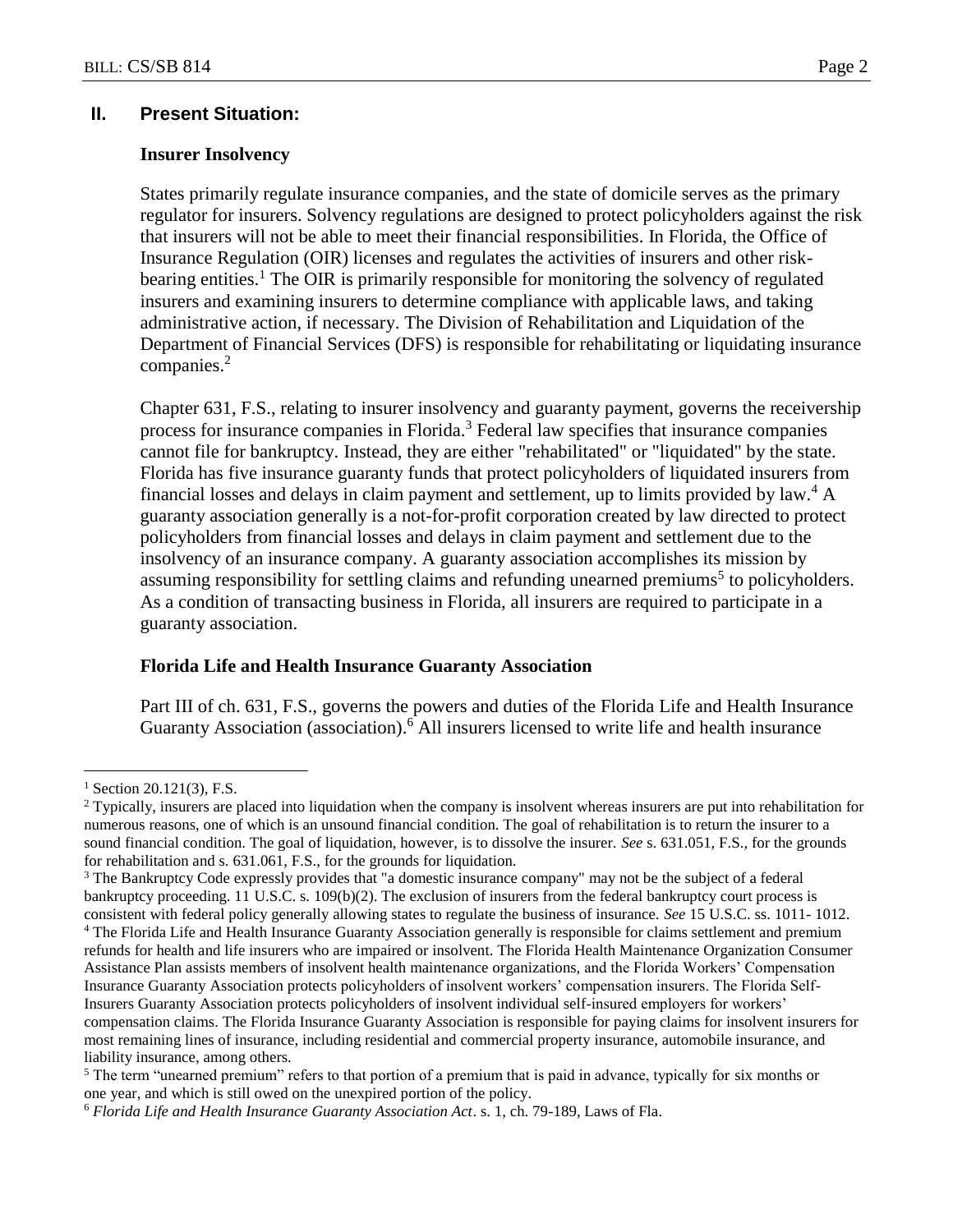policies or annuities (with exceptions) in Florida are required, as a condition of doing business in the state, to be members of the association.<sup>7</sup> The board of directors is composed of nine member insurers. 8

In the event a member insurer is found to be insolvent and is ordered to be liquidated by a court, a receiver takes over the insurer under court supervision and processes the assets and liabilities through liquidation. Upon liquidation, the association automatically becomes liable for the policy obligations that the liquidated insurer owed to its Florida policyholders.<sup>9</sup> The association services the policies, collects premiums and pays valid claims under the policies. The rights of the association under the policies are those that applied to the insurer prior to liquidation. The association may cancel the policy if the insurer could have done so, but generally, the association continues the policies until the association can transfer or substitute the policies to a new, stable insurer with approval of the OIR.<sup>10</sup>

The National Organization of Life and Health Insurance Guaranty Associations (NOLHGA) is a voluntary association comprised of the life and health insurance guaranty associations of all 50 states and the District of Columbia. The NOLHGA assembles a task force of guaranty association officials to address situations where insurers licensed in multiple states are facing insolvency or are declared insolvent. This task force analyzes the companies' policies, ensures that covered claims are paid, and arranges for the transfer of covered policies to another insurer (when possible). This allows the receiver and potential assuming carriers to deal with a single point of contact and contracting instead of having to engage in multiple discussions, negotiations, and contracts with a variety of different associations. <sup>11</sup> The NOLGHA allocates these expenses<sup>12</sup> to affected guaranty associations for payment.<sup>13</sup>

## *Covered Policies*

Generally, direct life insurance policies, health insurance policies, individual and allocated<sup>14</sup> annuity contracts, and supplemental contracts<sup>15</sup> issued by member insurers are covered. A policy must meet coverage requirements, and association payments are limited for any one person as follows:

- Life Insurance Death Benefit: \$300,000 per insured life.
- Life Insurance Cash Surrender: \$100,000 per insured life.
- Health Insurance Claims: \$300,000 per insured life.
- Annuity Cash Surrender: \$250,000 for deferred annuity contracts per contract owner.

 $\overline{a}$ 

<sup>10</sup> See<http://www.flahiga.org/aboutus.cfm> (last viewed Mar. 10, 2017)

<sup>7</sup> Section 631.713(3), F.S.

<sup>8</sup> Section 631.716(1), F.S.

<sup>9</sup> Generally, FLAHIGA covers only policyholders and certificate holders who were Florida residents on the date that a member insurer is declared insolvent and liquidated with some exceptions. (s. 631.713(2), F.S.).

<sup>&</sup>lt;sup>11</sup> See<https://www.nolhga.com/resource/file/costs/Report16.pdf> (last viewed Mar. 12, 2017).

<sup>12</sup><https://www.nolhga.com/aboutnolhga/main.cfm/location/whatisnolhga> (last viewed Mar. 12, 2017).

<sup>&</sup>lt;sup>13</sup> Section 631.721, F.S.

<sup>&</sup>lt;sup>14</sup> Allocated annuity contracts are directly issued to and owned by individuals or annuities that directly guarantee benefits to individuals by the insurer.

<sup>&</sup>lt;sup>15</sup> Section 631.713(1), F.S.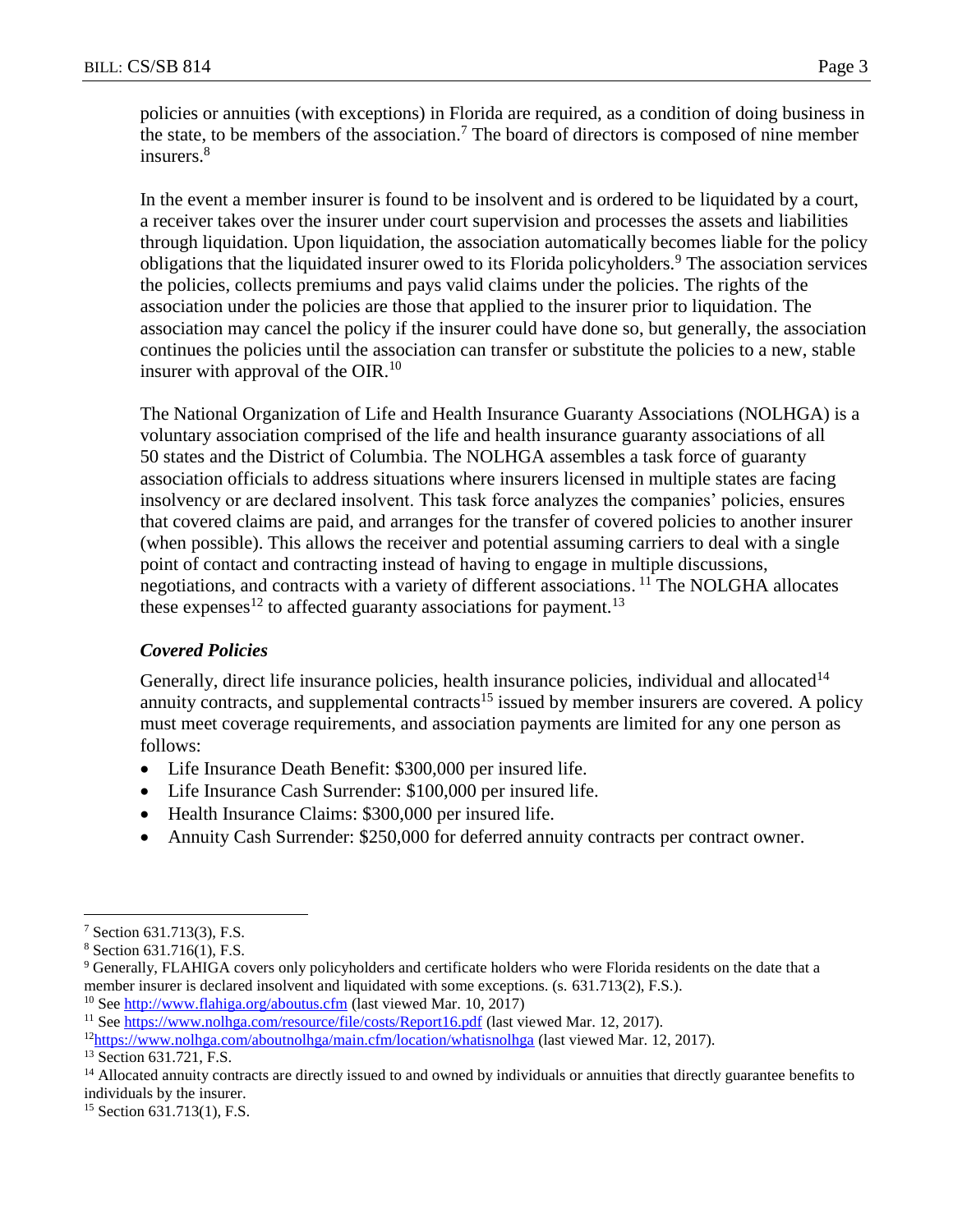• Annuity in Benefit:  $$300,000$  per contract owner.<sup>16</sup>

In addition, s. 631.713(3), F.S., excludes all of the following from coverage by the association:

- any portion or part of a variable life insurance contract or a variable annuity contract that is not guaranteed by a licensed insurer;
- any portion or part of any policy or contract under which the risk is borne by the policyholder;
- any policy or contract or part thereof assumed by the failed insurer under a contract of reinsurance, unless assumption certificates were issued;
- fraternal benefit society products;
- health maintenance insurance;
- dental service plan insurance;
- pharmaceutical service plan insurance;
- optometric service plan insurance;
- ambulance service association insurance;
- preneed funeral merchandise or service contract insurance;
- prepaid health clinic insurance;
- certain federal employees group policies;
- any annuity contract or group annuity contract that is not issued to and owned by an individual, except to the extent of any annuity benefits guaranteed directly and not through an intermediary to an individual by an insurer under such contract or certificate.<sup>17</sup>

## *Assessments*

The association has three operating accounts: health insurance, life insurance, and annuity for purposes of administration and assessments. The association may impose two classes of assessments: Class A for administrative costs and general expenses and Class B to carry out the powers and duties of the association with regard to an impaired or insolvent domestic insurer.<sup>18</sup> Class A assessments may not exceed \$250 per year per member insurer. Class B assessments are calculated based on the premiums collected by each assessed member insurer on policies or contracts covered for each account in proportion to premiums collected by all assessed member insurers for the three most recent years. Florida law limits assessments on a member insurer to a maximum of one percent of the insurer's premiums written in the state regarding business covered by the account received during the three calendar years preceding the year in which the assessment is made, divided by three.<sup>19</sup>

 $\overline{a}$ <sup>16</sup> Section 631.717(9), F.S., and FLAHIGA, *Frequently Asked Questions*, available a[t http://www.flahiga.org/faq.cfm](http://www.flahiga.org/faq.cfm) (last viewed Mar. 1, 2017).

<sup>&</sup>lt;sup>17</sup> The association provides coverage for an annuity contract or certificate if the insurer issues an annuity to an individual and guarantees annuity benefits directly to the individual and does not guarantee through an intermediary. Under federal law, annuities of a custodial individual retirement account (IRA) are deemed owned by the individuals and are subject to control of the individuals. [26 United States Code ss. 408(a) and (b).] Currently, the association does not provide coverage of custodial IRA annuities because of the inclusion of "*guaranteed directly and* n*ot through an intermediary*" in the annuity coverage language provided in s. 631.713(3)(l), F.S. See DFS and association correspondence (on file with Banking and Insurance Committee).

<sup>18</sup> Section 631.718(2), F.S.

 $19$  Section 631.718(5)(a), F.S.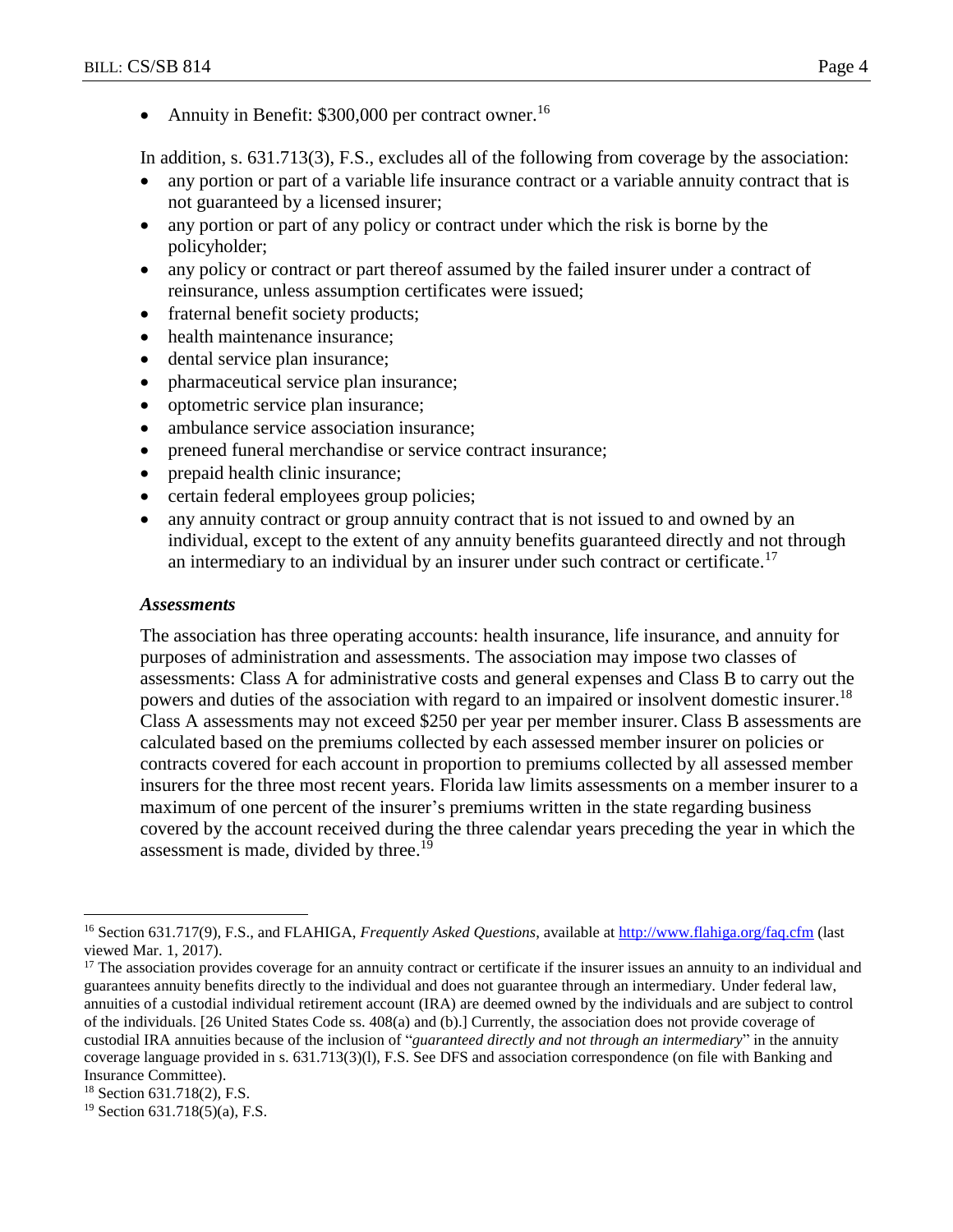## **The National Association of Insurance Commissioners**

The National Association of Insurance Commissioners (NAIC) is an association of insurance regulators that coordinates regulation and examination of multistate insurers, provides a forum for addressing major insurance issues, and promotes uniform model laws among the states. In 2017, the NAIC released an updated Life and Health Insurance Guaranty Association Act.<sup>20</sup> The model act is designed to protect policy owners, insureds, beneficiaries, annuitants, payees and assignees against losses (both in terms of payment of claims and continuation of coverage), which might otherwise occur due to an impairment or insolvency of an insurer. Further, the model provides a maximum liability of \$500,000 for basic hospital medical and surgical insurance or major medical insurance.

## **III. Effect of Proposed Changes:**

**Section 1** amends s. 631.713, F.S., to revise the types of policies covered by the association. The bill expands coverage to include annuities issued by an insurer pursuant to the provisions of 26 U.S.C. s. 408(b), relating to individual retirement annuities, and annuities issued by an insurer and held by a custodian or trustee in accordance with the requirements of 26 U.S.C. s. 408 (a), relating to individual retirement accounts.

**Section 2** amends s. 631.717, F.S., to increase the association's liability for the contractual obligations of an insolvent insurer for basic hospital expense health insurance policies, basic medical-surgical health insurance policies, or major medical expense health insurance policies from \$300,000 to \$500,000 with respect to any one life, effective January 1, 2020. The section provides that this coverage does not include long-term care policies, which have a coverage limit of \$300,000.

**Section 3** provides this act will take effect July 1, 2017.

## **IV. Constitutional Issues:**

A. Municipality/County Mandates Restrictions:

None.

B. Public Records/Open Meetings Issues:

None.

C. Trust Funds Restrictions:

None.

 $\overline{a}$ 

<sup>&</sup>lt;sup>20</sup> NAIC, Life and Health Insurance Guaranty Association Model Act 520-1 ( $1<sup>st</sup>$  Quarter 2017) available at: <http://www.naic.org/store/free/MDL-520.pdf> (last viewed Feb. 9, 2017).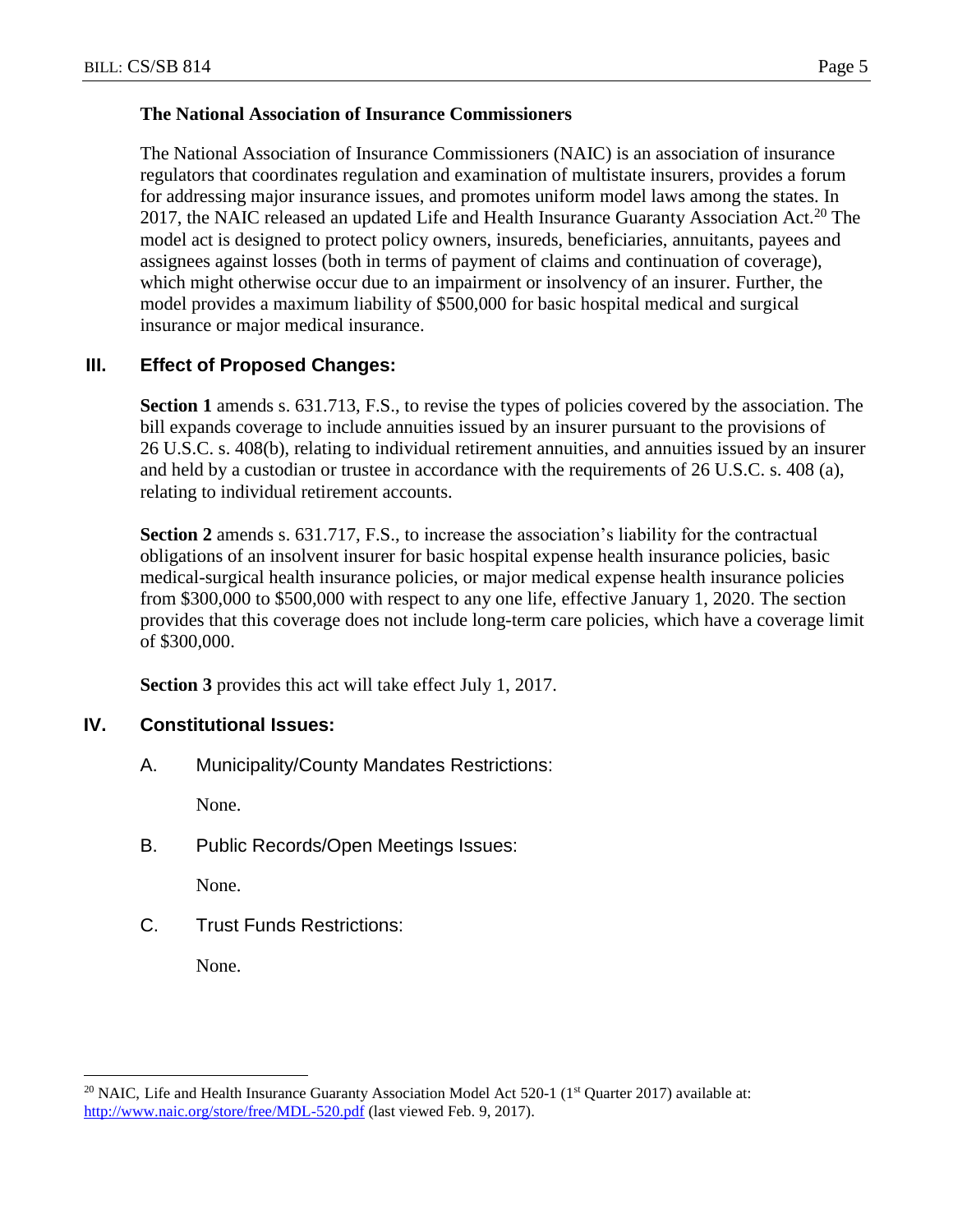## **V. Fiscal Impact Statement:**

A. Tax/Fee Issues:

None.

B. Private Sector Impact:

The bill increases the association's liability for health insurance benefits from \$300,000 to \$500,000, which will provide greater protections for insureds who exceed the current limit and who are covered by an insolvent insurer. Further, the added coverage of annuities under an individual retirement account (IRA) or individual retirement annuity may provide additional consumer protections to beneficiaries of such annuities in the event of an insolvency.

The increase in the health insurance coverage limits from \$300,000 to \$500,000 and coverage of annuities under an IRA by the association may lead to additional assessments on member insurers in the event of the insolvency of an insurer.

#### C. Government Sector Impact:

The bill does not impact state revenues or expenditures.

#### **VI. Technical Deficiencies:**

None.

#### **VII. Related Issues:**

None.

#### **VIII. Statutes Affected:**

This bill substantially amends the following sections of the Florida Statutes: 631.713 and 631.717.

## **IX. Additional Information:**

A. Committee Substitute – Statement of Substantial Changes: (Summarizing differences between the Committee Substitute and the prior version of the bill.)

#### **CS by Appropriations on April 25, 2017:**

The committee substitute:

- Reinstates the current statutory cap of \$250 for the Class A assessment; and
- Provides that the increase in coverage limits by the association for specified health insurance policies is effective January 1, 2020, and does not include long-term care policies.